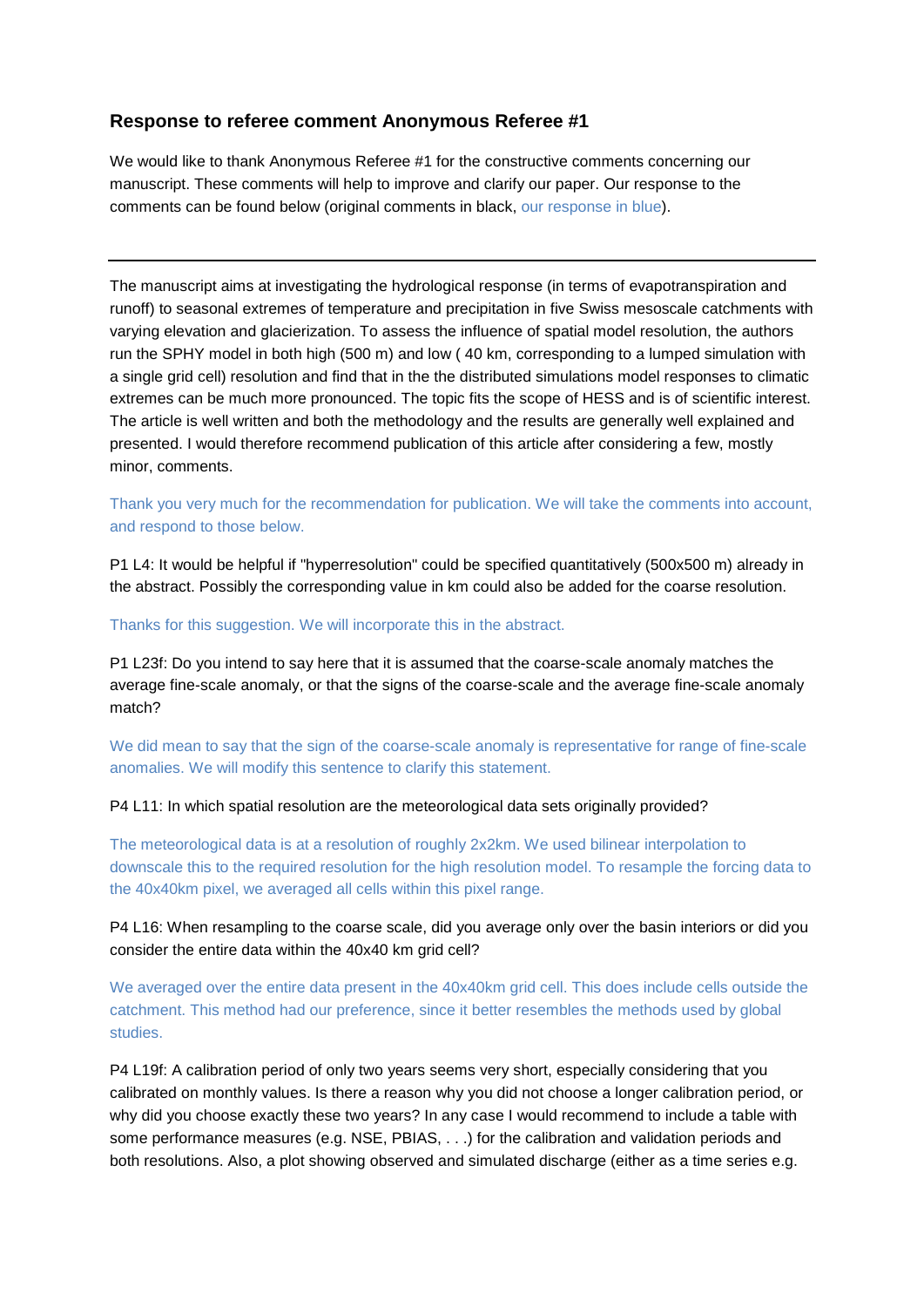for a period encompassing the four extreme events, or average monthly discharge over a given period) for all basins could be helpful.

We chose for a calibration period of 2 years in order to keep the uncalibrated period as long as possible. These years were selected since they contained a relatively wet (1999) and an average year (2000). By calibrating on those two years, we ensure that both the average situation and a more extreme situation are simulated correctly. We agree that Fig. 4 does not provide sufficient information to show the performance of the model. We will add the monthly simulated discharge values with Kling-Gupta efficiencies for the calibration period, and the monthly average discharge values as validation.

P9 L13f: "This might be related to the relative coarse monthly calibration time step": possibly also a combination of the coarse calibration time step, the short calibration period, and the choice of optimization function. Minimizing the sum of squares between observed and simulated runoff favors calibrating the model towards the periods with high runoff volumes, whereas larger relative (but smaller absolute) errors in low-flow periods tend to be suppressed. In basins with a strong runoff seasonality (as in the snow- and glacier melt dominated Alpine basins) this could be especially prevalent and might be one reason for the low DJF performance. Including a plot with the average discharge seasonalities (see my comment above) might also be insightful here.

This could also be a cause of the low winter performance of SPHY. We looked again at the simulated discharge values, and think it is also related to a model error. During winter periods, the model fails to simulate a constant baseflow, which is visible in the observed discharge. During these periods, the model assumes that most of the precipitation is falling and stored as snow, and is therefore not directly contributing to the discharge. We will add the average discharge seasonalities (see above).

#### P10 L6: Parts of the sentence are missing here.

We will fix this sentence in the revised version of our manuscript. We wanted to say that processes generating discharge do not seem to be consistently driven by either precipitation or temperature, but rather by a combination of both.

### P10 L28-31: In the case of summer 2003, the areas with positive anomalies are probably only the glacierized areas?

Most of the cells with a positive response are indeed cells containing glaciers. There are a few cells however showing a positive anomaly which are not covered with glaciers. This is also visible in Fig. 7, where a number of cells falling in the "other" land cover class (sparse/bare vegetation) are showing a positive anomaly. This indicates that those cells are mostly dependent on the temperature, meaning that these cells where (partially) covered with snow.

## P16 L1-4: As you describe the results for the Rhone basin here, maybe consider showing this basin also in Fig. 8.

Since the response of the Rhone basin is very similar to the response of the Reuss basin, we decided that it does not add any information and chose not to depict this graph. We noted the high DWD value for the Rhone basin for this particular period, and explain the cause of this high value.

Fig. 1: Please consider also showing the land cover distribution of the basins here (this could be helpful for, e.g., better interpreting Fig. 5).